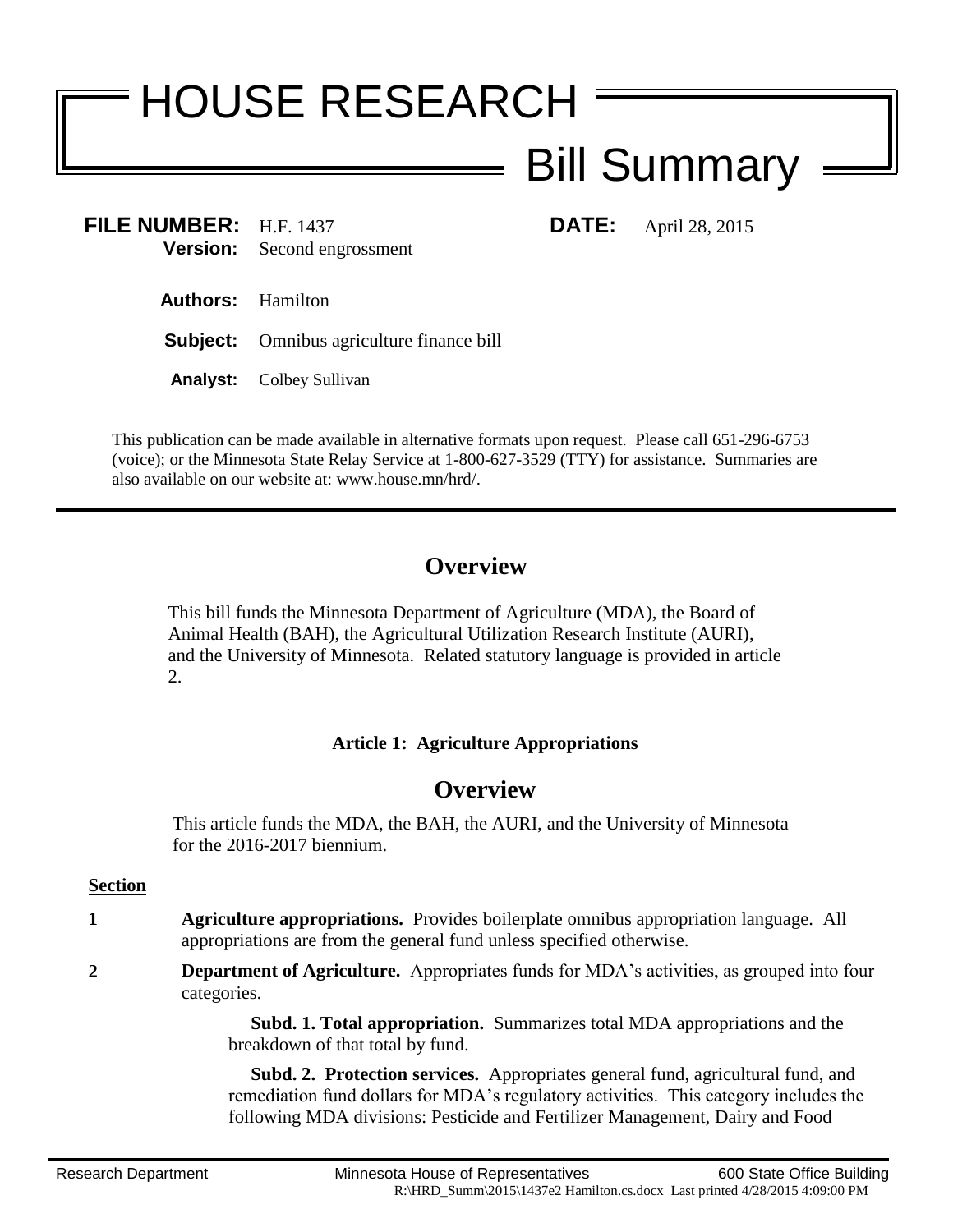Inspection, Plant Protection, and Laboratory Services. The amounts specifically appropriated for certain activities are provided, along with varying levels of instruction and agency discretion.

 **Subd. 3. Agricultural marketing and development**. Appropriates general fund dollars for MDA's Agricultural Marketing and Development Division. The amounts specifically appropriated for certain activities are provided, along with varying levels of instruction and agency discretion.

 **Subd. 4. Agriculture, bioenergy, and bioproduct advancement.** Appropriates general fund dollars for multiple purposes including the Agricultural Growth, Research, and Innovation program. Requires annual reporting including specified accomplishment areas. Specifies requirements for any bioenergy grants awarded by MDA pursuant to this appropriation.

 **Subd. 5. Administration and financial assistance.** Appropriates general fund dollars for MDA's administration and financial assistance activities. Requires MDA to award pass-through grants to several named entities.

- **3 Board of Animal Health.** Appropriates general fund dollars to BAH.
- **4 Agricultural Utilization Research Institute.** Appropriates general fund dollars to AURI.
- **5 Avian influenza emergency response.** Appropriates general fund dollars in the current fiscal year – fiscal year 2015 – to MDA and BAH for emergency response activities that are not eligible for federal reimbursement.
- **6 Avian influenza; federal funds appropriation and reporting.** Appropriates federal funds received to MDA and BAH. Requires two reports.

#### **Article 2: Agriculture Policy**

### **Overview**

This article includes statutory provisions.

- **1 Department of Agriculture data.** Removes a reference to the Shared Savings Loan Program statute that is repealed at the end of this article.
- **2 Structural pest.** Modifies the existing statutory definition of "structural pest" in chapter 18B "Pesticide Control" to apply only to invertebrate pests and commensal rodents (i.e., rodents that eat human food).
- **3 Structural pest control.** Modifies the existing statutory definition of "structural pest control" for licensing purposes to mean the control of structural pests through the use of pesticides or other means.
- **4 Establishment.** Authorizes MDA to use up to \$20,000 each fiscal year from the Pesticide Regulatory Account to test nursery plants for systemic pesticide under the "pollinator friendly" plant labeling law.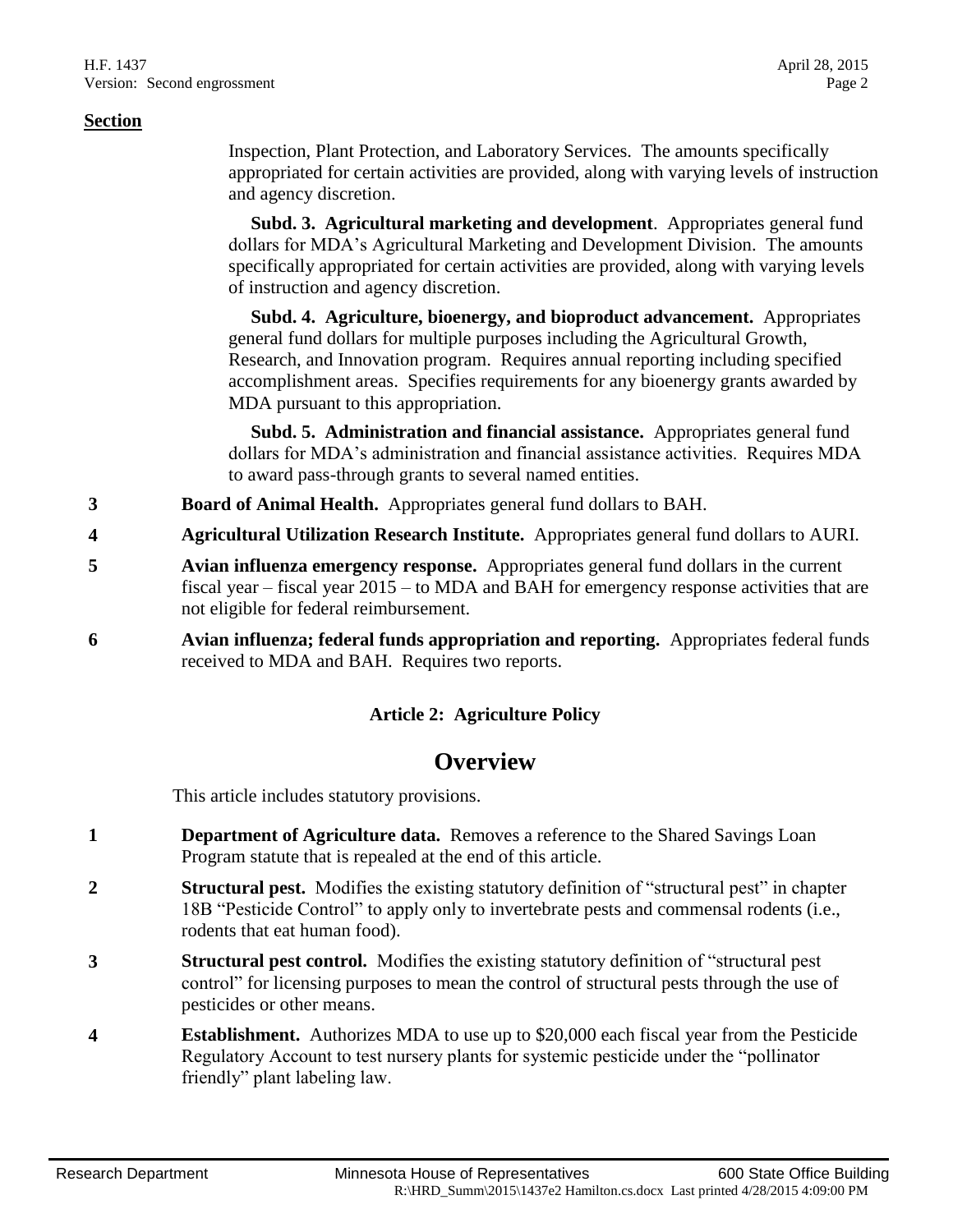- **5 Requirement.** Provides that a structural pest control licensee must have a valid license identification card to purchase a restricted use pesticide. A restricted use pesticide is a pesticide that the United States Environmental Protection Agency has identified as particularly dangerous to human health and/or the environment if used improperly. Eliminates an existing structural pest control license exemption for persons who trap mammal pests.
- **6 Requirement.** Provides that a commercial (pesticide) applicator licensee must have a valid license identification card to purchase a restricted use pesticide.
- **7 Requirement.** Provides that a person may not purchase a restricted use pesticide to perform their official/job duties without possessing a noncommercial (pesticide) applicator license.
- **8 Payment of inspection fee.** Increases the fertilizer, soil amendment, and plant amendment inspection fee from 30 to 39 cents per ton. Requires MDA to deposit all revenue from the existing 40 cent/ton fertilizer surcharge in a new Agricultural Fertilizer Research and Education Account established below.
- **9 Powers and duties.** Eliminates outdated language pertaining to MDA's support of the Agricultural Fertilizer Research and Education Council.
- **10 Agricultural Fertilizer Research and Education Account.** Establishes this new account in the state treasury. Statutorily appropriates account money to MDA for fertilizer research and education grants determined by the Agricultural Fertilizer Research and Education Council. Authorizes MDA to use up to \$80,000 from the account for direct costs incurred to support the council and an unspecified amount for related indirect costs.
- **11 Cooperative agreements.** Eliminates the requirement that plant and plant product exporters submit a phytosanitary or export certificate application to MDA. This language is added to a different section of statute in the following section.
- **12 Phytosanitary and export certificates.** Inserts the language deleted in the prior section of this bill. Eliminates language requiring MDA to conduct inspections of plants, plant products, or facilities when a person applies for or intends to apply for a certificate. MDA would now have the option to inspect. Eliminates mandatory inspection elements.
- **13 Certificate fees.** Authorizes MDA to charge a person who requests a phytosanitary or export certification a fee that fully recovers MDA's certification costs. The fee is currently based on mileage and inspection time. The fee would be a minimum of \$75 dollars and a maximum of \$300 for certificate processing, plus mileage and inspection time.
- **14 Nursery stock.** Modifies the definition of "nursery stock" in chapter 18H "Nursery Law" to exclude sod, as defined in the following section. This exempts sod from nursery certificate requirements and fees.
- **15 Sod.** Defines "sod" for purposes of the regulatory exclusion provided in the previous section.
- **16 Tropical plant.** Defines "tropical plant' for purposes of the Nursery Law and MDA's regulatory activities.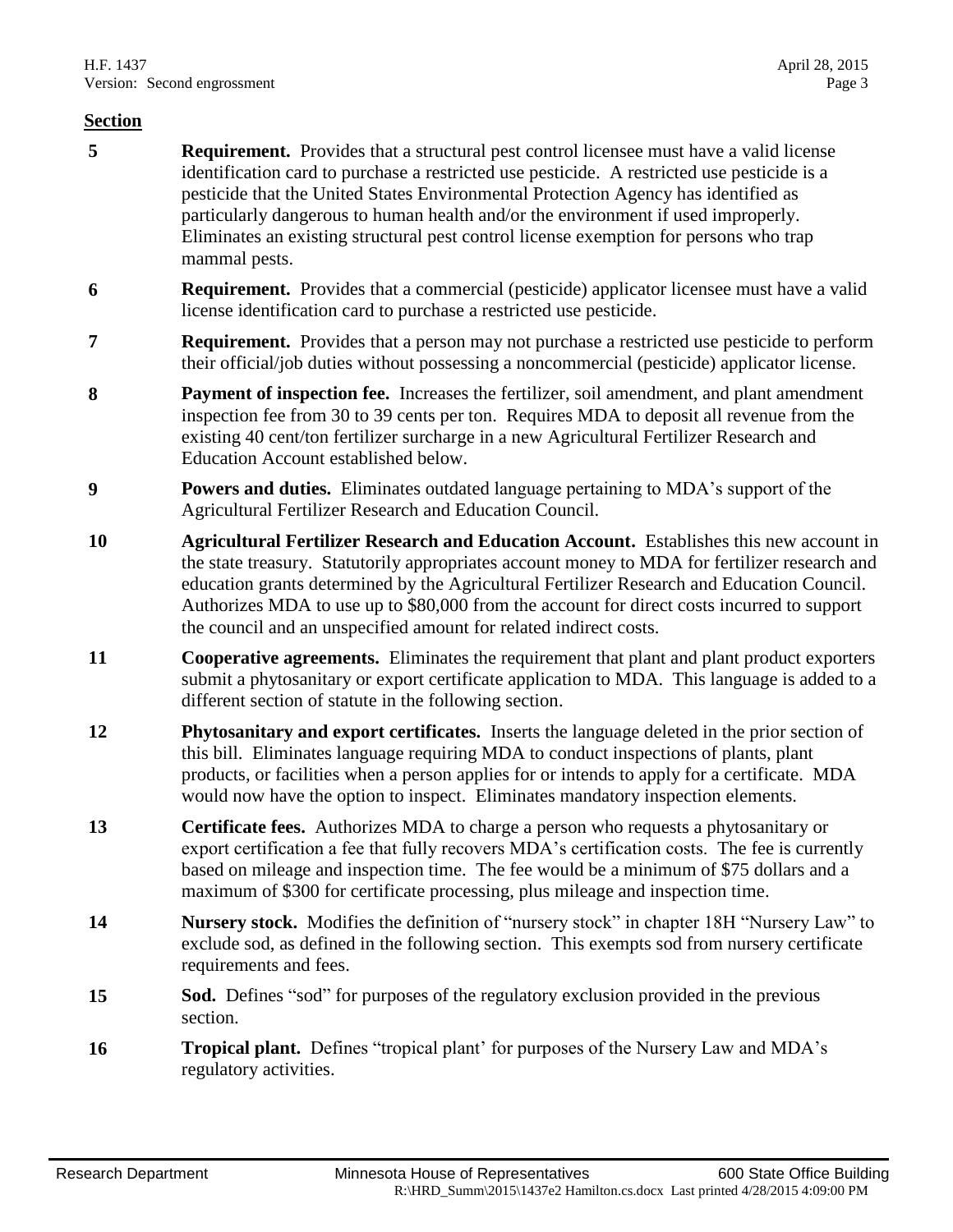- **17 Occasional sales.** Modifies the occasional (nursery stock) sales exemption to apply to nursery stock certificates, rather than nursery stock dealer certificates.
- **18 Fee schedule.** Assesses the nursery stock grower annual certificate fee on all nursery stock, rather than only nursery stock that is grown for certification. Prohibits a nursery stock grower or nursery stock dealer that is operating without a valid MDA permit from offering for sale or selling nursery stock until the grower pays the proper certificate fee and penalty and obtains a valid certificate. Lifts the \$50/hour cap on the MDA fee for reinspections or additional or optional inspections and allows MDA to charge a rate sufficient to fully recover inspection costs.
- **19 Nursery and phytosanitary account.** Caps at \$20,000 per fiscal year MDA's use of the account to test nursery plants for systemic insecticide under the "pollinator friendly" plant labeling law.
- **20 Permits; issuance and revocation.** Requires initial labelers who sell native grasses and wildflower seeds in commercial or agricultural quantities to obtain the same permit and pay the same permit fee as initial labelers who sell vegetable, flower, and wildflower seed packed for use in home gardens or household plantings.
- **21 Seed fee permits.** Increases seed permit fees and adds a new gross sales fee category for annual sales of more than \$1 million. The fee for this new category would be \$4,500. Increases seed permit application fees. Establishes a separate rate for soybean seed.
- **22 Brand name registration fee.** Increases the seed brand name registration fee.
- **23 Application; fee; term.** Increases the commercial feed license application fee and the corresponding late fee.
- **24 Amount of fee.** Increases the annual listing fees for pet food and specialty pet food products distributed in packages of ten pounds or less. Increases the minimum commercial feed inspection fee.
- **25 Containers of ten pounds or less.** Increases the late fee for pet food and specialty pet food products distributed in packages of ten pounds or less
- **26 HACCP plan.** Defines "Hazard analysis critical control point" (HACCP) plan for purposes of chapter 28A "Licensing Food Handlers."
- **27 Cottage foods exemption.** Expands existing "pickle bill" and "hot dish" food-handler license exemptions by authorizing license-exempt individuals to sell their food directly to individual consumers beyond community events and farmers' markets. An individual with annual gross sales above \$5,000 would be required to pay a \$50 registration fee to MDA each year and attend a safe food handler training course every three years. The annual sales limit would be increased to \$18,000.
- **28 Term of license; transferability; fees and penalties.** Extends the length of renewal milk and cream buyer/tester/bulk hauler licenses to two years. Increases the fee for initial and renewal licenses. Increases the late penalty. Deposits license fees and penalties in the Agricultural Fund instead of the General Fund.
- **29 Milk procurement fee.** Increases the milk procurement fee paid by dairy plant operators.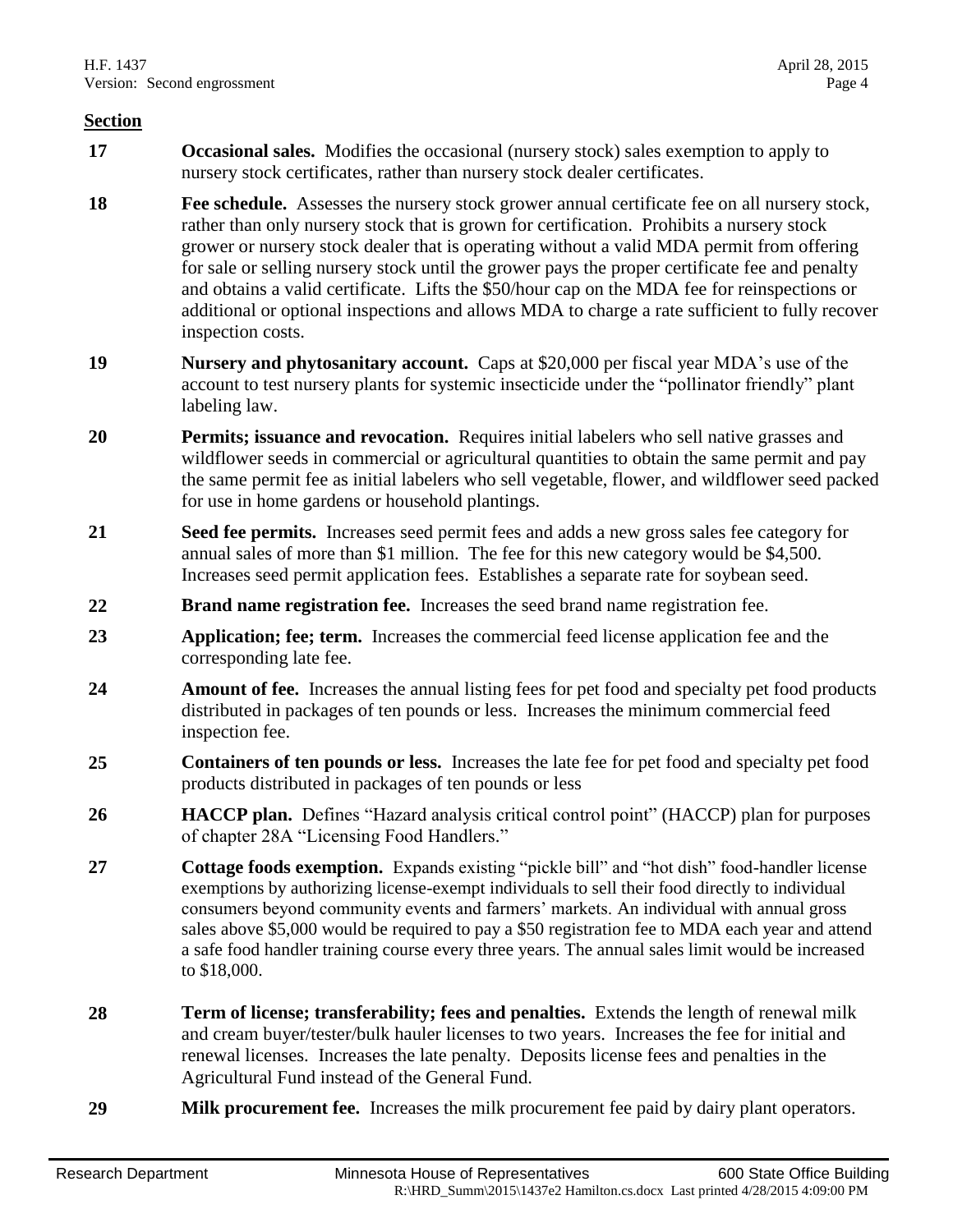- **30 Agriculture Research, Education, Extension, and Technology Transfer Advisory Board.** Establishes a board to recommend grants that most efficiently achieve long-term agricultural productivity increases through improved infrastructure, vision, and accountability. The board would advise MDA and would be comprised of agricultural, environmental, and forest-product interests, the University of Minnesota, and the Minnesota State Colleges and Universities system. Establishes eligible grant categories. Creates a new fund in the state treasury.
- **31 Definitions.** Defines key terms for purposes of the following four sections. Defined terms include "advanced biofuels," "cover crops," "MMbtu," "perennial crops," and "renewable chemical." "Advanced biofuel" is defined as a renewable fuel, other than ethanol derived from corn starch, that has lifecycle greenhouse gas emissions that are at least 50 percent less than baseline lifecycle greenhouse gas emissions, as determined by the federal Environmental Protection Agency (Minn. Stat. § 239.051 and (federal) Public Law 110-140).
- **32 Advanced biofuel production incentive.** Requires MDA to issue quarterly grants to eligible producers of advanced biofuel based on the number of MMbtu produced during the period. In general, an eligible facility must produce at least 95,000 MMbtu/year of advanced biofuel that is derived primarily from Minnesota-sourced agricultural or forestry biomass or solid waste. Establishes production standards for the agricultural or forestry biomass used to produce grant-eligible advanced biofuels. Requires a biomass sourcing plan. A qualifying facility would be eligible for up to ten years of grants. An eligible facility must begin or expand production of advanced biofuel between July 1, 2015, and June 30, 2025. Requires eligible producers to submit quarterly claims for payment (supported by a CPA audit statement). Directs MDA to issue cash grants to eligible persons at specified rates. Those who produce advanced biofuel from cellulosic sources (as defined) would receive a higher payment than those who use sugar or starch. Conventional ethanol and biodiesel are not eligible. Producers creating advanced biofuel from agricultural cellulosic materials other than corn kernel fiber or biogas would be required to derive specific percentages of their eligible MMbtus from perennial crop or cover crop biomass.
- **33 Renewable chemical production incentive.** Creates a new grant program substantially similar to the Advanced Biofuel Production Incentive program in the prior section, but for eligible producers of at least three million pounds/year of cellulosic sugar or renewable chemicals derived from sugar or cellulosic materials. The payment rate is doubled for cellulosic-derived renewable chemical. Qualifying cellulosic sugar and renewable chemicals must be sourced primarily from "biobased content," as defined in Minnesota Statutes, section 41A.105, as "a chemical, polymer, monomer, or plastic that is not sold primarily for use as food, feed, or fuel and that has a biobased percentage of at least 51 percent as determined by testing representative samples using American Society for Testing and Materials specification D6866." A 20 percent payment bonus would be available for each pound of renewable chemical produced from perennial or cover crops.
- **34 Biomass thermal production incentive.** Creates a new grant program substantially similar to the programs in the prior two sections, but for biomass thermal production, as defined. Sets requirements for production of the agricultural or forestry biomass used to produce grant-eligible biomass thermal energy. A 20 percent payment bonus would be available for each MMbtu produced from perennial or cover crops.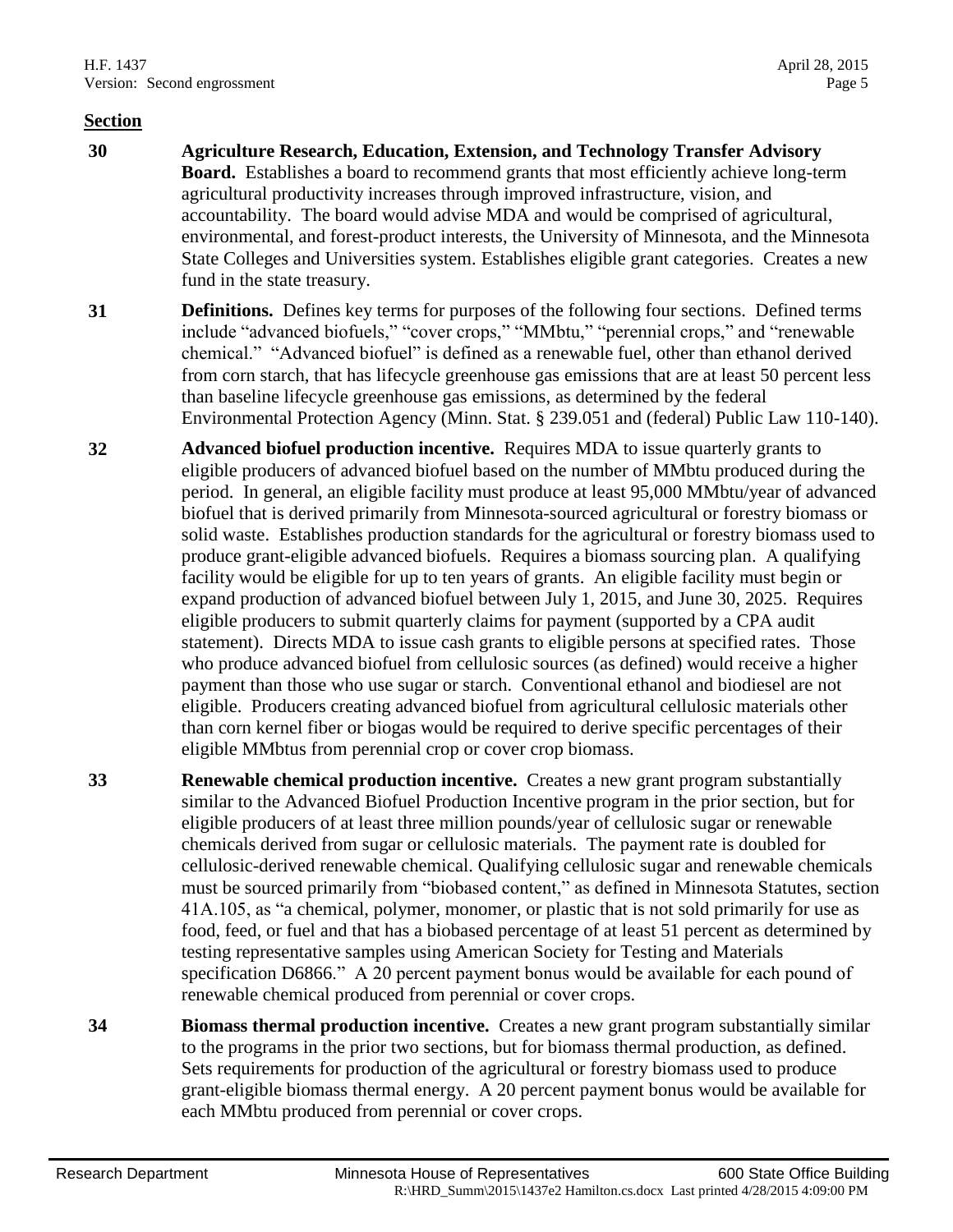- **35 Report; incentive programs.** Requires MDA to submit an annual report to the legislative agriculture and environment committees.
- **36 Application fee.** Deposits application fees for the Rural Finance Authority's (RFA) Beginning Farmer and Seller-Sponsored loan programs in the new account established in the following section. RFA is the state's main agriculture lending arm and is administered by MDA.
- **37 Rural Finance Authority administrative account.** Creates this new account in the Agricultural Fund. Statutorily appropriates account money to MDA for administration expenses associated with the RFA loan programs.
- **38 Application and origination fee.** Deposits application and origination fees for RFA's Loan Restructuring Program in the new account established in the prior section.
- **39 Application and origination fee.** Deposits application fees for RFA's Agricultural Improvement Loan Program in the new account established in a prior section.
- **40 Specifications.** Authorizes RFA to participate in Livestock Expansion loans that are used by a farmer to refinance existing debt.
- **41 Application and origination fee.** Deposits application and origination fees for RFA's Livestock Expansion Loan Program in the new account established in a prior section.
- **42 Loans.** Deposits application fees for RFA's Value-Added Agricultural Product Loan Program in the new account established in a prior section.
- **43 Establishment.** Expands RFA's Disaster Recovery Loan Program by authorizing RFA's participation in loans that help farmers restore farmland.
- **44 Loans.** Deposits application fees for RFA's Disaster Recovery Loan Program in the new account established in a prior section.
- **45 Loans.** Deposits application fees for RFA's Agroforestry Loan Program in the new account established in a prior section.
- **46 Loans.** Deposits application fees for RFA's Methane Digester Program in the new account established in a prior section.
- **47 Loans.** Deposits application fees for RFA's Livestock Equipment Loan Program in the new account established in a prior section.
- **48 Definitions.** Expands the definition of eligible livestock under RFA's Pilot Agricultural Microloan Program.
- **49 Farm Opportunity Loan Program.** Creates a new RFA loan program to enable farmers to add value to crops or livestock, adopt best management practices that emphasize sufficiency and self-sufficiency, achieve environmental improvements through reduced or improved management of inputs, or increase on-farm energy production. Requires a \$50 application fee. Limits state participation in Farm Opportunity Loans to individuals to 45 percent of loan principal or \$45,000, whichever is less. For loans to a group of four or more individuals, the state participation cap would be \$180,000. Participating lenders would own the remainder of